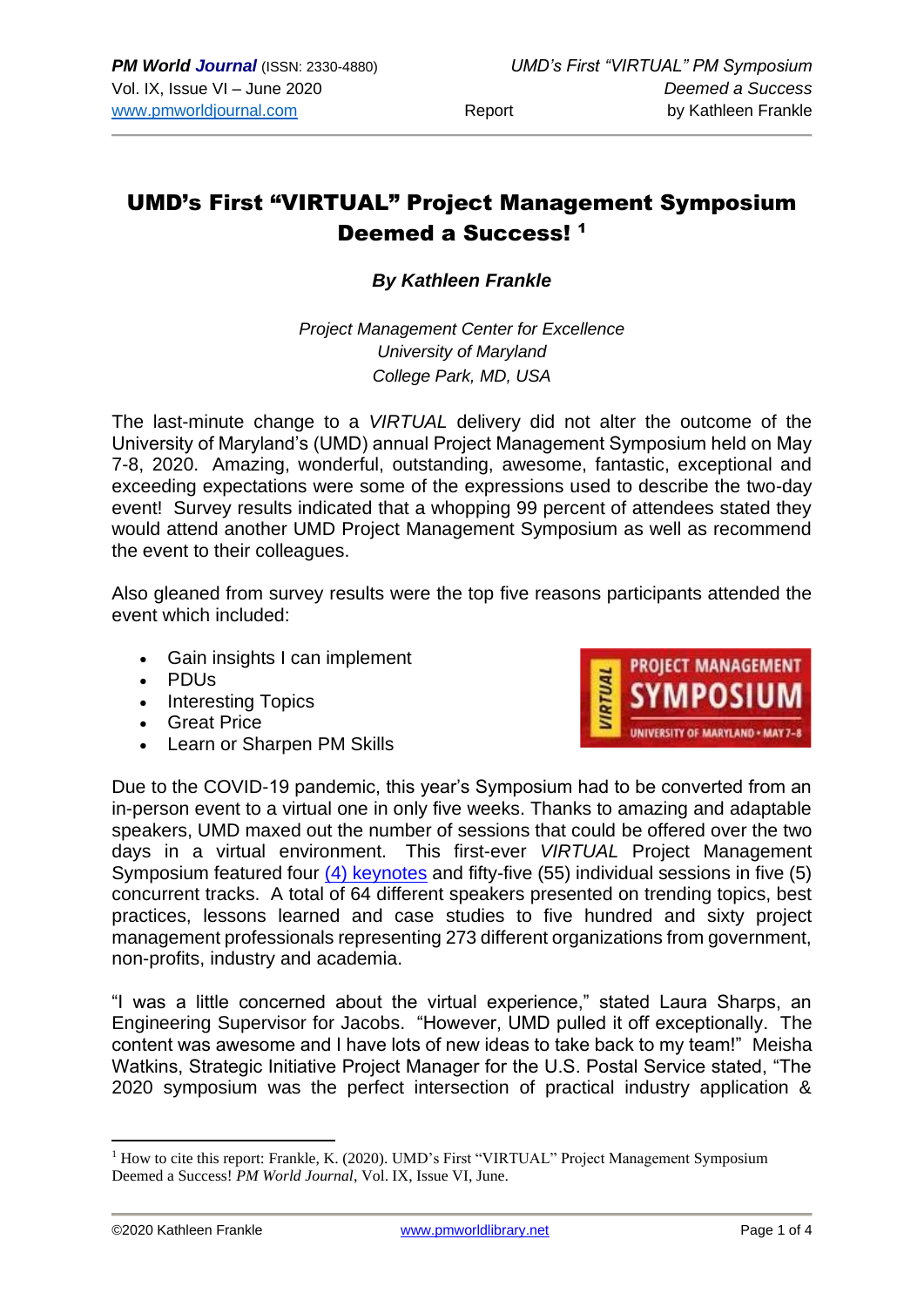theory. Despite being online, I felt connected and 'in the room' with all of the speakers and moderators. Great job!"



*Keynote speaker Mark Brown, Chief Operating Officer, Federal Student Aid, U.S. Department of Education kicked off the second day of the live symposium.*

So how did the experience actually work? All registered participants received instructions on how to access a password-protected online version of the *VIRTUAL* schedule. That schedule included a description of each session, speaker photos and bios plus the WebEx links needed to participate in each session. Attendees were able to review the schedule and select which session they wanted to join.

"The ability to look at the agenda and have the option to hop from virtual room to virtual room was like intellectual shopping for your brain!" said Symone Mercado, Strategic Planning Project Manager from the U.S. Department of Veterans Affairs. "Not only was each session insightful and clearly delivered (can I just say logistics were on point!), it was so much fun to have the freedom to really explore Project Management at my own pace. Overall, I was very impressed and would eagerly attend another session!"

Participants were able to earn up to 11.25 PDUs during the two-days of the live symposium sessions. Besides being able to attend the live sessions on May  $7<sup>th</sup>$  and 8th, UMD recorded the speaker presentations and links to the recordings were posted on the password-protected online schedule. This offered participants the opportunity to view any of the sessions they missed during the live event at their leisure later and the ability to earn an additional 33 PDUs.

Cindy Miller, a teacher from Fairfax County Public Schools, said, "I Love the fact that I can 'attend' all sessions through recordings. Generally, I would have to choose one session out of five for each track, but now I can benefit from all of them!"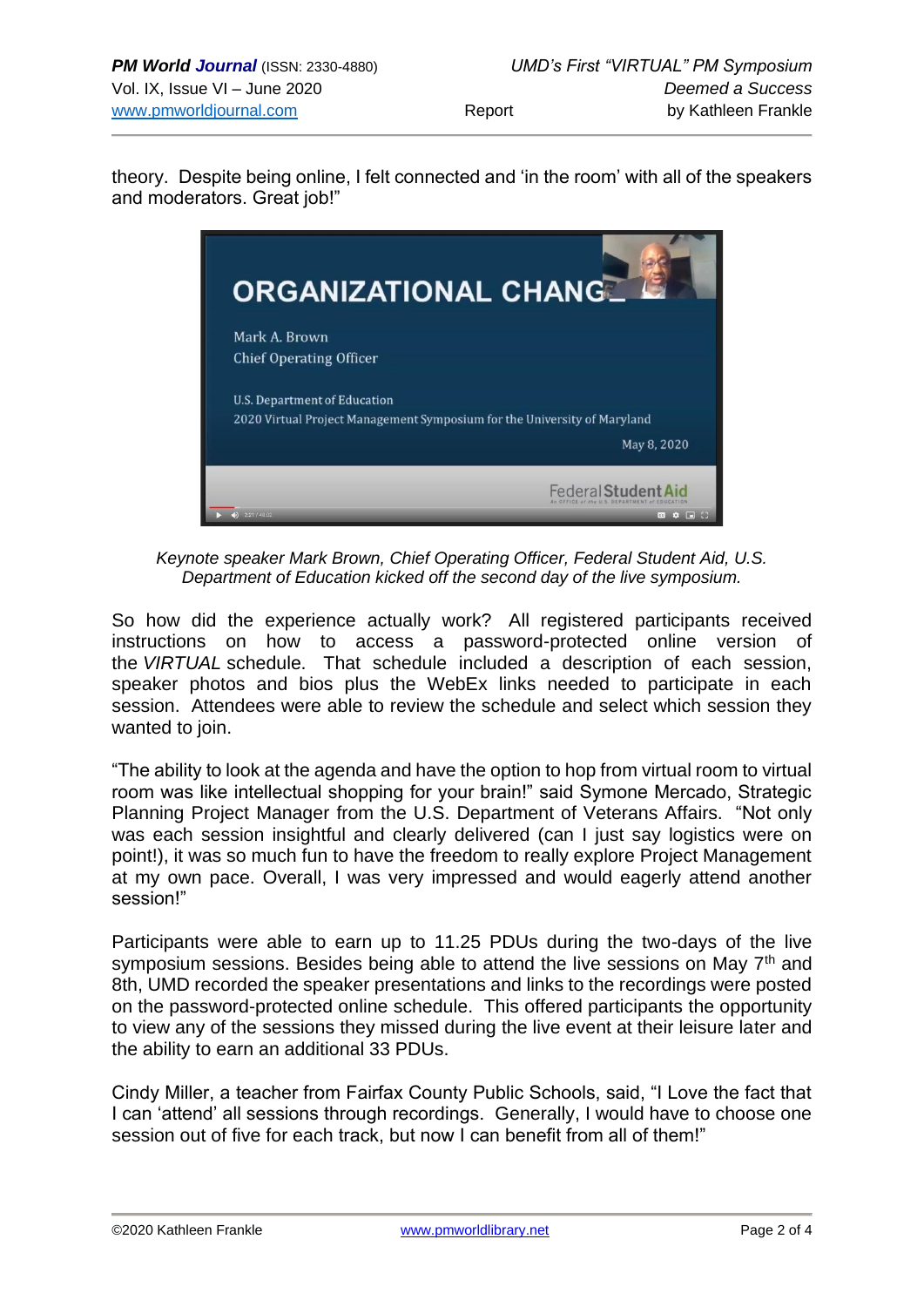

*Session speaker Sandra Menzies (top right), presented "Imrov to Improve." The screen shot above shows Sandra and her demonstration team as they exposed symposium participants to Improv games to help them get out of their comfort zone and out of their heads to be in the moment in a safe and supportive manner.*

Lorelei Pate from the Baltimore Chapter of Women in Cable Telecommunications stated, "Wonderful event which worked perfectly online! This allowed for multiple PDU's & learning to be gained not only in a deep dive during the 2-day live event but throughout the year at attendees' own pace. Fantastic value!"

The change to a *VIRTUAL* environment also provided the opportunity for participants from outside of the DC Metropolitan area to easily attend. Project Management Professionals from 28 states and 11 countries were able to participate with no risk of COVID exposure or any travel costs.

"It's the best project management symposium that I never attended" said Shane Perkins, Director of Investment Realization at Aurelius Group in Sydney, Australia. "Going virtual meant that I could sit half-way around the world in my pajamas, and still participate and hear the latest ideas."

Roy Lafferty from the US Department of Agriculture indicated that "many of my USDA co-workers, along with myself, could not have attended if the event had been inperson."

Despite the last-minute change to an online event, the evidence is clear that UMD's first *VIRTUAL* symposium was a success! Camille Hordatt, IT Project Manager at the Library of Congress, provided an excellent summary of comments received, "You delivered! Truly awesome experience, obtained from my home in the year of COVID-19! A well planned and organized event and a great source of innovative and new information."